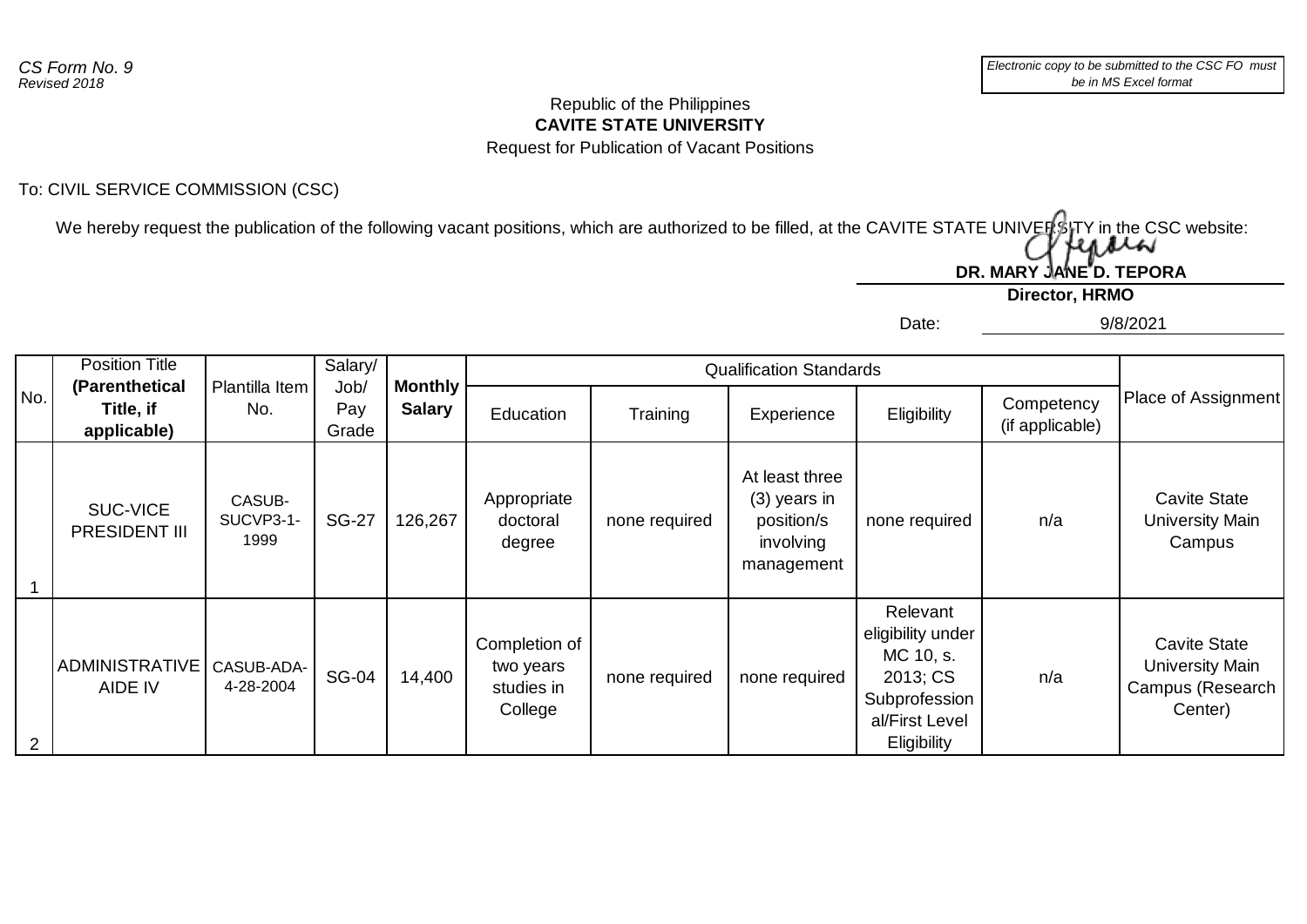| 3 | AGRICULTURIST CASUB-AG2-3<br>Ш | 1998                              | <b>SG-15</b> | 33,575 | Bachelor's<br>Degree in<br>Agriculture or<br>other allied<br>courses such<br>as Agricultural<br>Engineering,<br><b>Fisheries</b><br>Technology<br>and Veterinary<br>Medicine | 1 year of<br>relevant<br>experience | 4 hours of<br>relevant training | Relevant<br>eligibility / RA<br>1080            | n/a | <b>Cavite State</b><br><b>University Main</b><br>Campus (Research<br>Center) |
|---|--------------------------------|-----------------------------------|--------------|--------|------------------------------------------------------------------------------------------------------------------------------------------------------------------------------|-------------------------------------|---------------------------------|-------------------------------------------------|-----|------------------------------------------------------------------------------|
| 4 | <b>FARM WORKER I</b>           | CASUB-<br><b>FAWK1-3-</b><br>1998 | <b>SG-02</b> | 12,790 | Elementary<br>graduate                                                                                                                                                       | none required                       | none required                   | None required<br>(M.C. 10, s.<br>2013 Cat. III) | n/a | <b>Cavite State</b><br><b>University Main</b><br>Campus (Research<br>Center) |

Interested and qualified applicants should signify their interest in writing. Attach the following documents to the application letter and send to the address below not later than September 21, 2021

1. Letter of application

2. Applicant's Portfolio (includes the resume, photocopy of TOR and Diploma, and other supporting documents about the applicant's credentials)

3. IPCR and SET ratings (for CvSU employee) in the present position for one (1) year, if applicable. Performance rating (for non-CvSU employee)

4. Photocopy of certificate of eligibility/license/rating (if applicable)

### **Note:**

- 1. Applicants shall have at least a "Very Satisfactory" performance rating in the last two rating periods (CvSU employee) or in the preceding year as certified by the previous employer (non-CvSU employee).
- 2. Non-CvSU employee shall submit a certificate of good moral character as certified by the immediate supervisor in the immediate employment.

**QUALIFIED APPLICANTS** are advised to hand in or send through courier/email their application to:

### **DR. HERNANDO D. ROBLES, CEO VI**

University President Cavite State University, Bancod, Indang, hrdo.rsp@cvsu.edu.ph